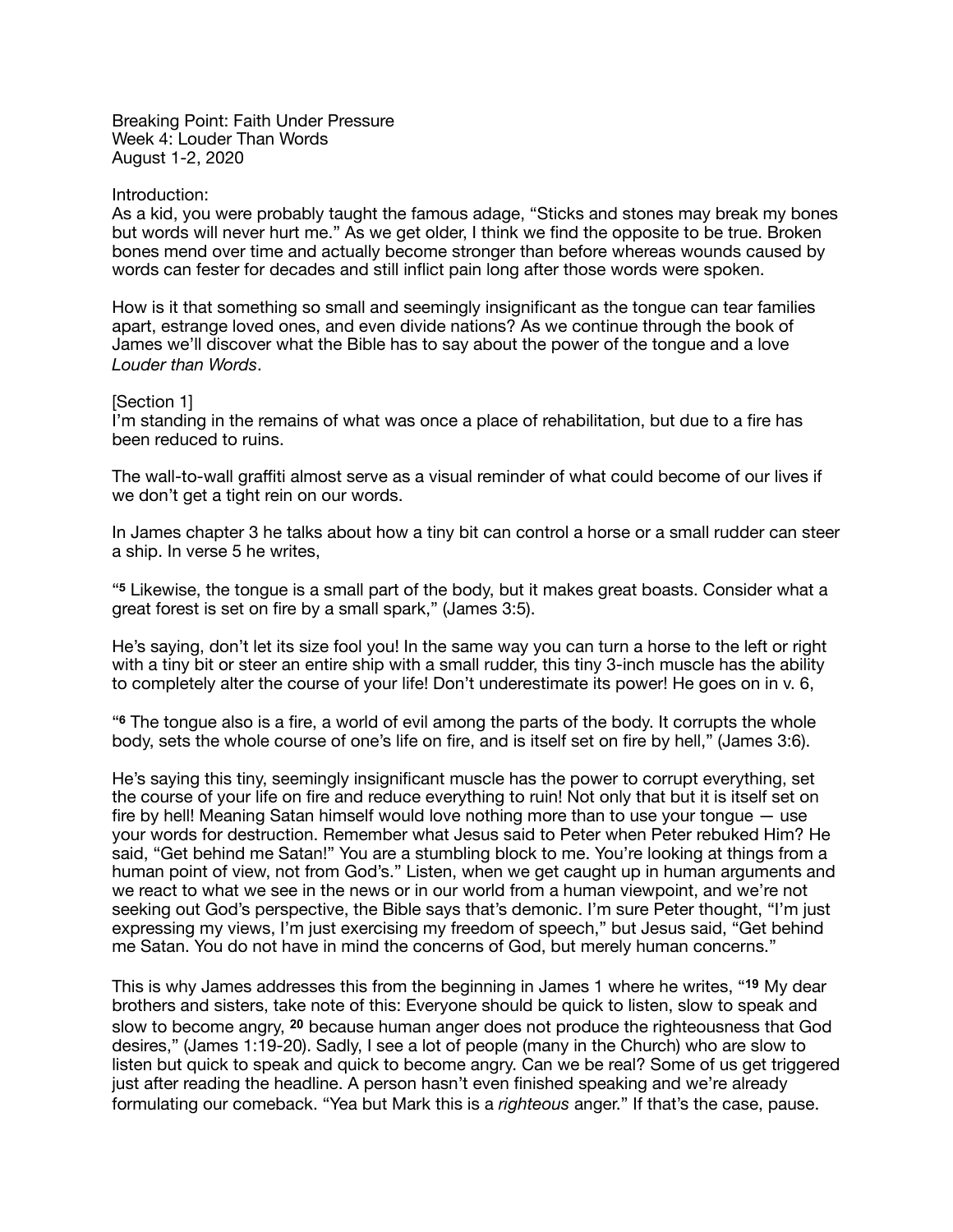Pray. Ask God if this is really Him stirring you to respond and not just you reacting. Then ask Him to give you His Words in His love and in His timing. This is what it means to be quick to listen, slow to speak, and slow to anger.

To drive his point home James writes, "**26** Those who consider themselves religious and yet do not keep a tight rein on their tongues deceive themselves, and their religion is worthless," (James 1:26).

Did you catch that? James is saying if we miss this, we miss everything. Why are our words such a big deal to James? The answer is because, in the Bible, our words are a clear indicator of what's in our heart.

### [Section 2]

When you visit your doctor, one of the first things they tell you to do is stick out your tongue. Your tongue can tell a lot about your physical condition. Your tongue gives your Doctor clues as to what's going on with your overall health and can even indicate deeper issues. You know the tongue can also tell us a lot about our spiritual condition as well.

Try to imagine how horrifying it would be if you had a tv screen on your forehead that projected everything you were thinking about! Many of us would probably never leave our homes or we'd walk around with a towel wrapped around our heads because we'd be so afraid people would see us for who we really are. But the Bible says our words are just like that tv screen  $-$  they reveal what's really going on in our heart. Jesus Himself said,

"…For out of the abundance of the heart the mouth speaks. **<sup>35</sup>** The good person out of his good treasure brings forth good, and the evil person out of his evil treasure brings forth evil. **<sup>36</sup>** I tell you, on the day of judgment people will give account for every careless word they speak, **<sup>37</sup>** for by your words you will be justified, and by your words you will be condemned."

Jesus is saying that one day we are going to give an account for our words because our words reveal what's in our heart. There's an old saying that goes, "What's down in the well comes up in the bucket." Sometimes we'll say something and think, "Where in the world did that come from? That wasn't me!" The truth is that it came from right here. Maybe it came from something hurtful that was said to you long ago, maybe it came from something you heard or read, perhaps it was something you watched. Whatever it is we are filling ourselves with and holding onto is what is going to come up.

Some people harbor unforgiveness or offense in their hearts so when they're around certain people or certain situations trigger them they can't help but speak negatively about that person. A lot of people are harboring fear, anxiety, and insecurity about what's happening in our world and it's clear in their reactions, comments, and posts that it's not coming from a place of faith or peace but of fear and frustration.

So our words tell the story of what's taking place inside. James goes on to say,

**<sup>9</sup>** With the tongue we praise our Lord and Father, and with it we curse human beings, who have been made in God's likeness. **<sup>10</sup>** Out of the same mouth come praise and cursing. My brothers and sisters, this should not be. **<sup>11</sup>** Can both fresh water and salt water flow from the same spring? **<sup>12</sup>** My brothers and sisters, can a fig tree bear olives, or a grapevine bear figs? Neither can a salt spring produce fresh water," (James 3:9-12).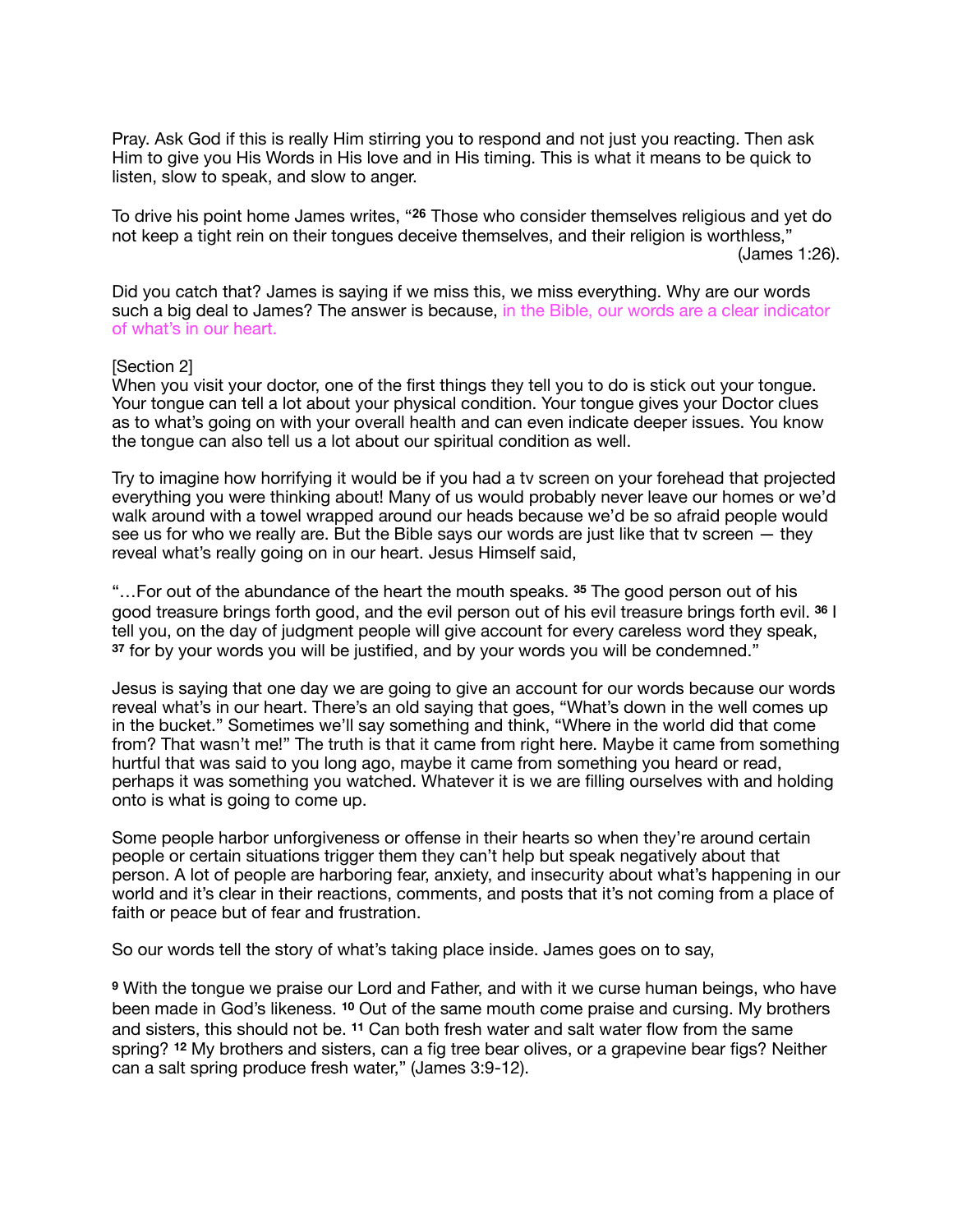Church, this is our breaking point. We need to be on our knees in prayer asking God to break this stronghold off of His people and our Nation in Jesus' Name.

James has already said we are deceived if we think we have religion but can't control our words — our religion is worthless. Now he's saying, some of you praise God one moment but then curse another person who is made in God's likeness. One moment you're praising but the next you're cursing — you're condemning. "Yea but you don't know what they stand for! You don't know what they've said! I'm right!" How many of us know, a right word said out of love is still wrong? James says, brothers and sisters, this should not be. He says, fresh and salt water can't flow from the same spring. A fig tree can't bear olives. A grapevine can't bear figs. What is he saying? He's saying, there comes a point when you may think you have a fig tree, but if the only thing that's growing is olives, it may be time to ask yourself, is it really a fig tree? This is our breaking point Church. James is saying, we may call ourselves a Christian and say we have Jesus in our hearts, but if the words — the fruit that comes out is curses, anger, bitterness, gossip, slander, or foul language eventually we may have to ask ourselves, "Am I a really a new creation? Is Jesus really in my heart? Or am I deceiving myself?"

I know this isn't an easy Word but this is the breaking point we need to come to — especially with everything going on around us if we are going to effectively shine the light of Jesus.

### [Section 3]

Proverbs 18 says that your words are so powerful that they will kill or give life. Your tongue has the power of life and death.

As a Christian and a Pastor my prayer is that God would use my words to give life. But you know for many years my words brought a lot of death. If someone insulted me I always had a comeback. If someone told a dirty joke, I told a worse one. I always had to have the last laugh. I used to cut people down, make them feel small; I was manipulative. Satan had control of my tongue. Just like that tiny spark that sets the forest ablaze. The ones who go it the worst were my family — especially my siblings.

Then one night I had a dream that I was surrounded by darkness. There were shadows all around and a shadowy figure in front of me. I pulled out a long curved sword and placed it on the neck of this figure in front of me  $-$  ready to deal the killing blow. But then the shadows lifted and I realized the person I was about to attack was my little brother Caleb. I'll never forget the look of helplessness in his eyes as he stared at me holding that sword.

It was through that dream that God began to speak to me about the destructive nature of my words. And each of us will face a choice — Will our words bring death or life? There is no middle ground. Mother Theresa said, "Words that do not increase the light of Christ increase the darkness." Do your words bring life or death? Do they increase the darkness or the light? By His Word, God spoke all life into being. He said, "Let there be light, and there was light." You and I are made in His image. Our words have creative power. Your words have healing power. Your words can increase the light in this dark world, they can point someone to the hope we have in Jesus, they can build someone up. But it doesn't start by changing our words. It starts by changing our heart. Remember, out of the abundance of the heart the mouth speaks. James writes,

"**<sup>7</sup>** All kinds of animals, birds, reptiles and sea creatures are being tamed and have been tamed by mankind, **<sup>8</sup>** but no human being can tame the tongue. It is a restless evil, full of deadly poison," (James 3:7-8).